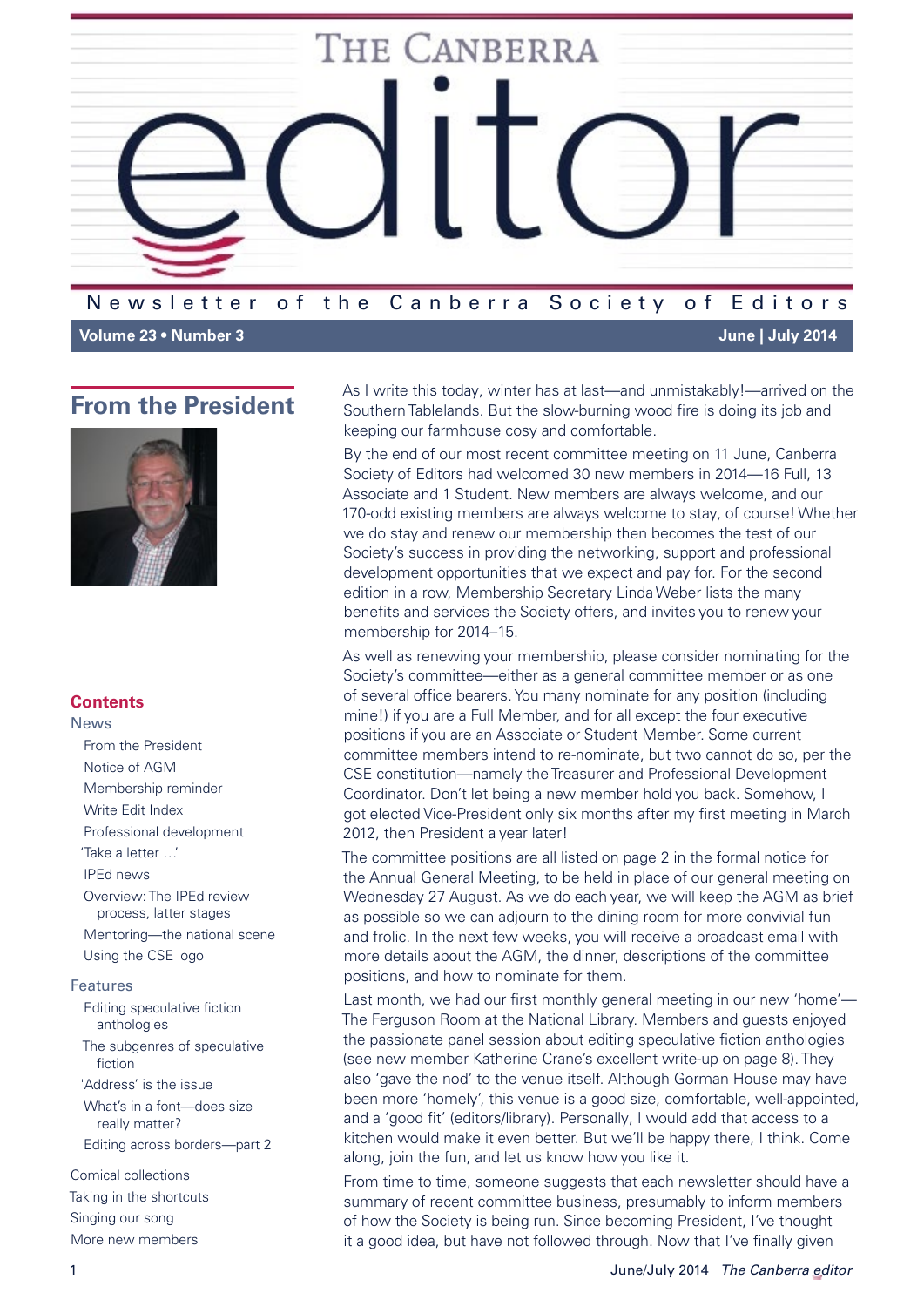it serious consideration, I've come to a different conclusion. Here's why. Most of what your committee does is 'conduct the business' of a not-forprofit organisation, and it is quite standard, mechanical and unremarkable. Any CSE member can be a guest at any CSE committee meeting to observe proceedings and even participate. But as for wide publication, I would say that 'the business' of the Society is, in reality, revealed in the activities of the Society—the meetings, speakers, panels, workshops, networking events, newsletter, website, broadcast emails, mentoring program, conference preparation, and all the Society and IPEd matters that are consistently reported here or in broadcast emails or at general meetings.

After each committee meeting, we produce not only the Minutes (any member can ask for a copy) but also an Action List. Any member is welcome to see that as well. As an experiment, I could attach an Action List to a broadcast email (with a contextual explanation) to see if that might do the trick.

Let me know what you think about this at [president@editorscanberra.org](mailto:president@editorscanberra.org) **Alan Cummine**

President

<span id="page-1-0"></span>

Details of the cost, payment and AGM dinner menu will be published closer to the date on the CSE website and in a

By popular demand, there will be no guest speaker. Instead, we will organise some fun events and interludes, leaving lots of time for convivial networking! You may bring a friend or partner. The more the

Remember … Wednesday 27 August, 7.30 pm, University House, ANU, after the AGM.

broadcast email.

The annual general meeting is the most important meeting of the CSE<br>
year, and the accompanying networking dinner immediately after makes the evening especially enjoyable. Here are the arrangements for the 2014 AGM. We hope to see you there—old and new members alike.

|            | Date and time Wednesday 27 August 2014, 6.00–7.30 pm                                                                                                                                                                                              |  |  |
|------------|---------------------------------------------------------------------------------------------------------------------------------------------------------------------------------------------------------------------------------------------------|--|--|
| Place      | Seminar Room, University House, ANU                                                                                                                                                                                                               |  |  |
| Attendance | All CSE members are welcome to attend the AGM,<br>although the CSE constitution requires a quorum of 20<br>full (voting) members for the business of the meeting to<br>be transacted. Members may attend the AGM without<br>attending the dinner. |  |  |
| Agenda     | 6.00 Pre-meeting drinks                                                                                                                                                                                                                           |  |  |
|            | 6.30 President's opening of the AGM; Minutes of the<br>2013 AGM; Business arising from the minutes;                                                                                                                                               |  |  |
|            |                                                                                                                                                                                                                                                   |  |  |

Treasurer's report; President's report; Election of new committee; General business

7.30 Close AGM, then to dinner in the Common Room

## Election of committee

All committee positions become vacant at the AGM. These are the current committee positions, although the new committee may change them. All CSE members may nominate for any position except the first four (in **AGM Dinner** and bold), which can be filled by full members only.

- **• President**
- **• Vice-President**
- **• Secretary**
- **• Treasurer**
- Assistant Treasurer
- Membership Secretary
- Professional Development Coordinator
- General Meetings Coordinator
- Newsletter Editor
- Assistant Editor
- Web Manager
- Public Officer
- IPEd Councillor
- IPEd Accreditation Board Delegate
- Committee members (3 to 5)
- Catering Coordinator (need not be committee)

Closer to the date, members will receive a broadcast email attaching a nomination form, a précis of the duties of committee positions, draft minutes of the 2013 AGM, and the 2013–14 audit report.

# **Eris Jane Harrison**

**Secretary** 

merrier.

Lock it in!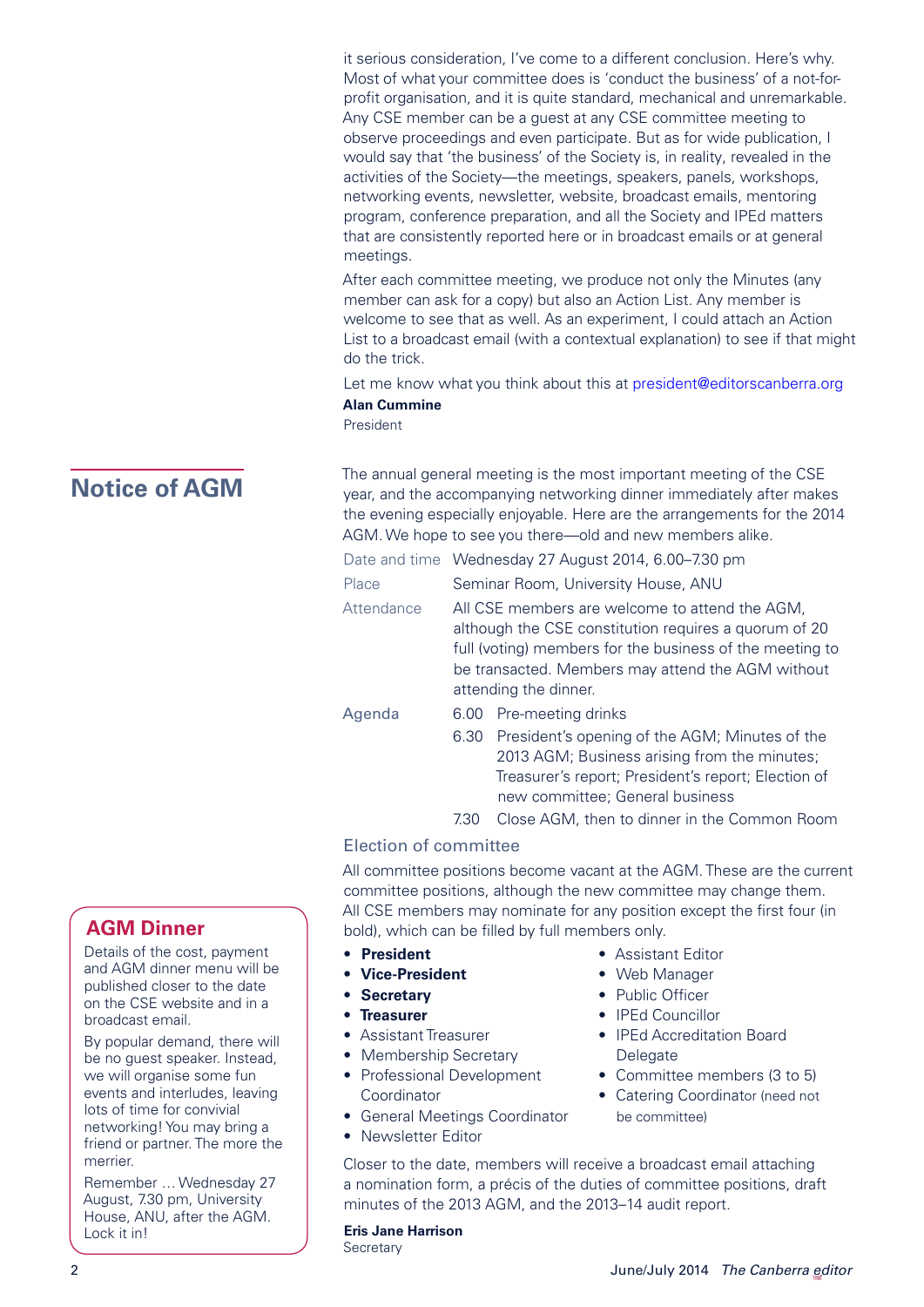# <span id="page-2-0"></span>**Membership reminder**

The new fee schedule for 2014–15 applies from now for all new and renewing members:

| Professional   | \$135 |
|----------------|-------|
| Associate      | \$105 |
| <b>Student</b> | \$45  |
| Corporate      | \$270 |

#### Reminder: your 2014–15 membership is now due

As you know, CSE's membership year runs from 1 July to 30 June, and it's time to renew your membership for 2014–15, if you haven't already done so.

We know you would have read this in the April/May edition, but indulge us! We're going to tell you all this again!

If you are likely to think 'yes, I'll get around to that', please note that unpaid memberships will automatically lapse on 1 August.

The well-reported transformation of our national Institute of Professional Editors (IPEd) has required an increased levy per member. At our April general meeting, a majority of voting members (44 to 1) resolved to accept the necessary increase in CSE membership fees for the coming membership year.

All current members should have already received an email on 18 June with renewal details and a payment link. Members can also renew via a link on the Society's website.

Membership of the Canberra Society of Editors offers many valuable benefits.

**All categories** of members are entitled to:

- access the Society's **website** and its resources, and our **Facebook** page • attend the **monthly meetings** to enjoy informative guest speakers and
	- expert panels, and network with fellow editors and colleagues
- attend the Society's other **networking events**
- receive *The Canberra editor* published regularly throughout the year
- receive frequent **broadcast emails** about relevant subjects, events and job opportunities
- access the Society's **mentoring program**
- join and take part in the Society's discussion group 'canberraeditors' on Yahoo
- access the **members' section** of the website of the IPEd, our national body that represents and advocates for the editing profession
- receive substantial **discounts** for professional development workshops, including those conducted by other editing societies
- receive **discounted registration** for the IPEd accreditation exam and the biennial national IPEd conference (to be held in Canberra in 2015).

In addition, **full professional members** are eligible for a free listing in the Society's *Directory of freelance editors*. They may also vote and hold executive office on the management committee, where they can have more influence in supporting and guiding the Society and the editing profession.

This is YOUR Society. We encourage you to remain financial so you can continue to enjoy the benefits of membership, and we look forward to seeing you at Society events.

**Alan Cummine Linda Weber**

President Membership Secretary

# *write* edit index

A national conference for editors, indexers, and publishing professionals. Canberra, Australia, 6–9 May 2015

Call for papers has closed. The conference committee has received a wonderful range of submissions and will start work on the program. Keep an eye on the conference [website](http://writeeditindex.net.au/) for updates.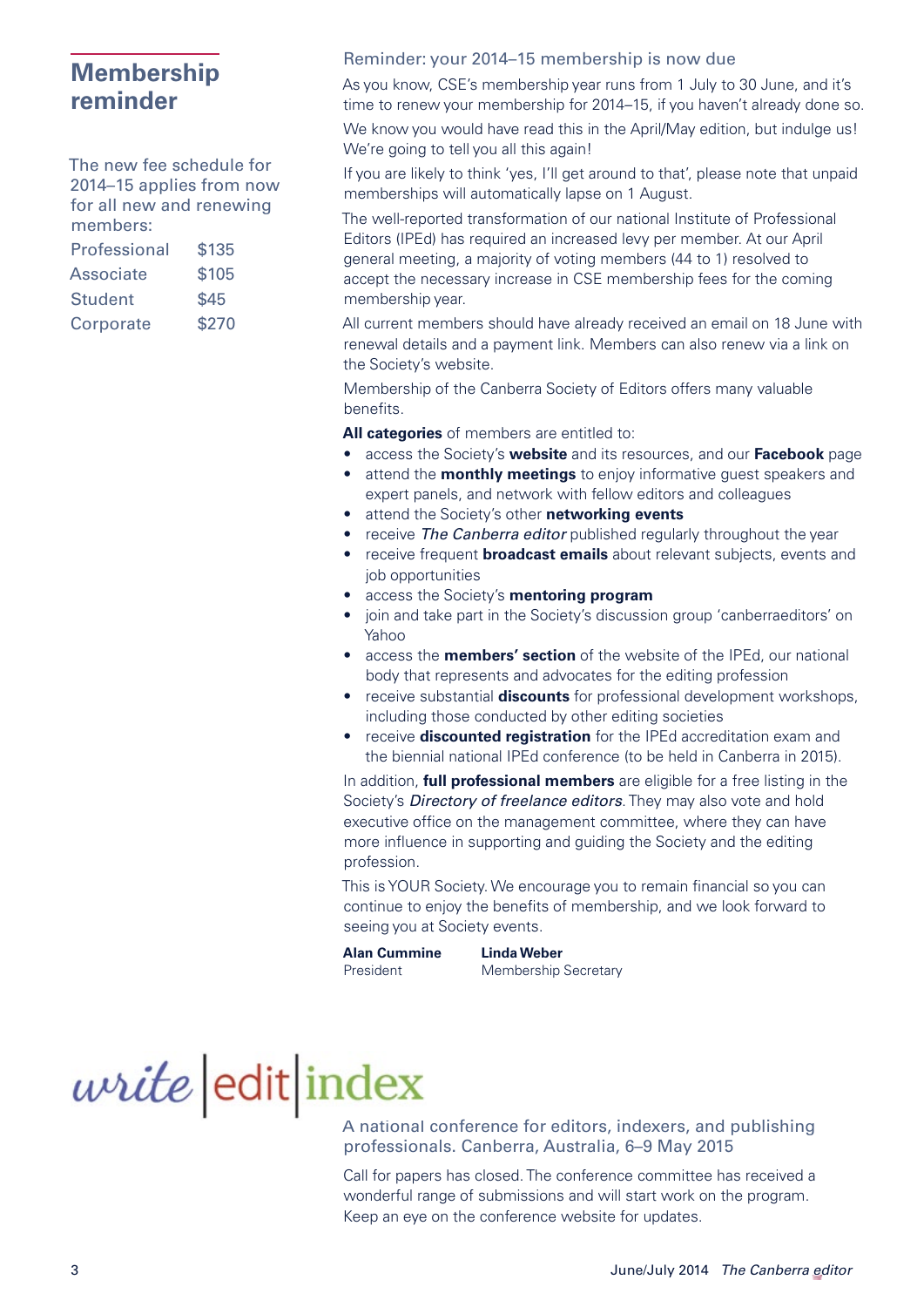# <span id="page-3-0"></span>**Professional development**

#### **Election of new Professional Development Coordinator**

When CSE AGM, Wednesday 27 August, 6.00 pm

Where University House, ANU Why

The CSE constitution requires office bearers to 'retire' after two consecutive years in one position. This year, I'm one of those who must step down and we need someone to fill this important position. Professional development, especially training workshops, is a primary benefit of membership and one of the two most commonly cited reasons for joining the Society.

PD coordination is not in itself an onerous job. The steps and processes are well described in the Society's 'roles and responsibilities' manual. I am happy to share my experience if you are interested in nominating for the role.

Please email me about this: [malini@grapevine.com.au.](mailto:malini@grapevine.com.au)

**Malini Devadas**

Professional Development Coordinator



A members' networking breakfast, two workshops and a significant

|                                    | meeting are coming up in the next few weeks.                                                                                                                                                           |
|------------------------------------|--------------------------------------------------------------------------------------------------------------------------------------------------------------------------------------------------------|
|                                    | Members' networking breakfast                                                                                                                                                                          |
| When:                              | Friday 4 July, 7.30 am                                                                                                                                                                                 |
| Where:                             | For venue and details, check the broadcast email<br>sent on 23 June.                                                                                                                                   |
| <b>Editors Society NSW</b>         |                                                                                                                                                                                                        |
| When                               | Friday 11 June, 9.30 am to 4.30 pm                                                                                                                                                                     |
| Where                              | UTS Short Courses Venue, Level 7, 235 Jones St,<br>Broadway, Sydney                                                                                                                                    |
| What                               | 'eBooks 101 for editors' presented by Sarah Fletcher.<br>A beginner-level course for those having no experience<br>with ebooks or code. For more details, see<br>www.editorsnsw.com/editors/workshops/ |
| How much                           | \$350 non-members                                                                                                                                                                                      |
|                                    | \$220 members (less 40% CSE member 200 km<br>discount-\$132)                                                                                                                                           |
| How to register                    | http://editorsnsw.wildapricot.org and click on the<br>Events tab                                                                                                                                       |
| <b>Canberra Society of Editors</b> |                                                                                                                                                                                                        |
| When                               | Friday, 8 August, 9.00 am to 1.00 pm                                                                                                                                                                   |
| Where                              | TBA (subject to numbers)                                                                                                                                                                               |
| What                               | 'Introduction to EndNote', presented by Dr Hilary<br>Cadman Bring your laptop with EndNote installed<br>(trial version OK)                                                                             |
| How much                           | \$200 non-members                                                                                                                                                                                      |
|                                    | \$100 members                                                                                                                                                                                          |
| How to register                    | Further information on the CSE website. Register your<br>interest.                                                                                                                                     |

<span id="page-3-1"></span>In the early 1960s, a boss would call his secretary into his office: 'Take a<br> **Take a letter ...'** letter, Miss Smith'. That gave Elizabeth Murphy the idea for her first book, a slim volume entitled *The better letter*, designed to improve the letterwriting standards of the staff of her then employer. Elizabeth's latest book *Effective writing: plain English at work*—second edition, sees the light of day this month, July 2014.

> What happened between the 1960s and 2014? Hear the story at the next Canberra Society of Editors' monthly meeting, on **Wednesday 30 July in The Ferguson Room at the National Library of Australia, starting at 6.00 pm** with the usual networking drinks.

> Elizabeth Manning Murphy, Distinguished Editor and CSE Honorary Life Member, will take us on a journey of discovery of writing, changing social and workplace norms, and what drove her to write her many books about aspects of writing, English grammar, office procedures, looking for jobs, setting up a freelance business and so on. She will tell us where her writing has taken her around the world and into various branches of the writing, editing, publication, marketing, teaching and mentoring professions.

> Copies of *Working words* and *Effective writing* will be available for sale at discounted \$36 and \$30, respectively. Only cash or personal cheques can be accepted.

So, come and join us on Wednesday 30 July. Enjoy some convivial networking, then take your glass of wine, take a seat, and settle in to 'take a letter' …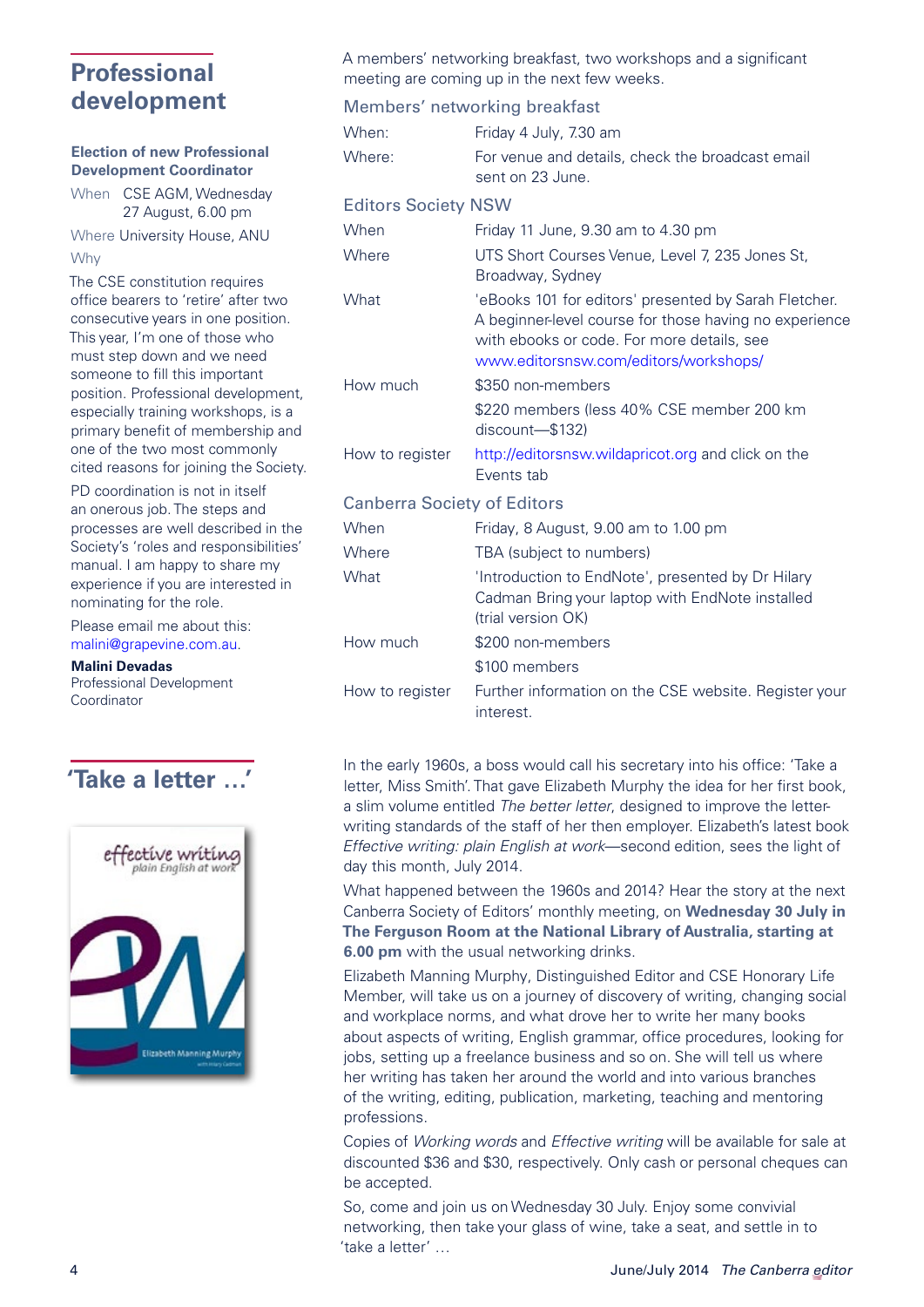# read this first

# <span id="page-4-1"></span>**Overview: The IPEd review process, latter stages**

As members of editors' societies become steadily more engaged in the process of transforming the national Institute of Professional Editors from its federated structure to a new unitary direct-membership institute, various uncertainties have arisen among members about how we have got to this stage of the transition and what lies ahead.

CSE members have been sent numerous documents about this transformation process, and at different times have expressed support for, opposition to, and confusion about it.

IPEd Secretary, Charles Houen, has written this document to help answer questions and resolve uncertainties. It is published here exactly as received. We hope you find it helpful.

| <b>Alan Cummine</b>  | Ed Highley,            |
|----------------------|------------------------|
| <b>President CSE</b> | <b>IPEd Councillor</b> |

# <span id="page-4-0"></span>**IPEd news** Early steps towards the great transition

The IPEd Council, its Working Party 4 (WP4) and the member societies, including us, are now deep into the business of working through what needs to be done to make the transition to the Direct Membership Model favoured by all the societies in the vote conducted in November 2013. How long will this process take? Responses to that question lie along a continuum from deep pessimism to stratospheric optimism. Whichever eventually applies, there is an incredible amount of work to be done in the interim.

WP4 headed by Rosemary Noble AE is charged with researching and developing the transition plan. WP4 has five project teams, and Rosemary reports that three of them—Membership, Communication and Professional Development—now have a regular meeting schedule. Their deliberations and decisions will substantially contribute to the work of the other two teams—Legal and Governance, and Finance and Operations. WP4, which aims to represent all IPEd's member societies, will be meeting again at about the time this newsletter is released. Elizabeth Manning Murphy DE is our delegate.

Earlier this month, a call was made among interested members of all the societies to apply for the position of IPEd Company Secretary, the appointment to start at the company's 2014 AGM when the resignation of the current secretary, Charles Houen, will take effect. Gratifyingly, there was a goodly number of applications and, unsurprisingly, some very strong claimants. An announcement on the successful candidate is not too far off.

Now that Mary-Ann Came is ensconced as IPEd's Communication Officer, members can expect to read, every two months, a new issue of IPEd Notes on the institute website.

**Ed Highley**

## The 30 November 2013 vote

The 30 November vote was necessary to choose which of the options for the future of the societies and IPEd would have a detailed implementation and operation plan developed. The necessity was that developing such a plan, including budgets, fee levels, the constitutional changes, policies and procedures is a very time-consuming and expensive process. To develop such a plan for all three options was not practical or necessary, provided that the members of all the societies were given a discussion and business plan document that clearly outlined how each option would work and indicated the likely budget and fee levels for each option.

So, WP3 developed the discussion paper and business plan, which took almost three quarters of a year. That document was presented to the members of the societies, and they were asked in the vote, that ended on 30 November last, to choose which option would have a fully detailed implementation and operation plan developed. The direct membership model was chosen by the vote.

#### Developing the Transition Plan

The next step, for which WP4 was commissioned, was to develop the Transition Plan as it is now called—that is, a detailed implementation and operation plan. This process could take 12 months to complete. The process requires significant contributions by each society and by IPEd. Council and WP4 decided that an MOU was required to define how the Transition Plan would be developed, and the part that the societies and IPEd would play in doing that. It needed to take the form of an agreement, so that the societies and IPEd were each committed to play their part. The MOU also makes it clear what would happen if sufficient members of the societies eventually approved the Transition Plan.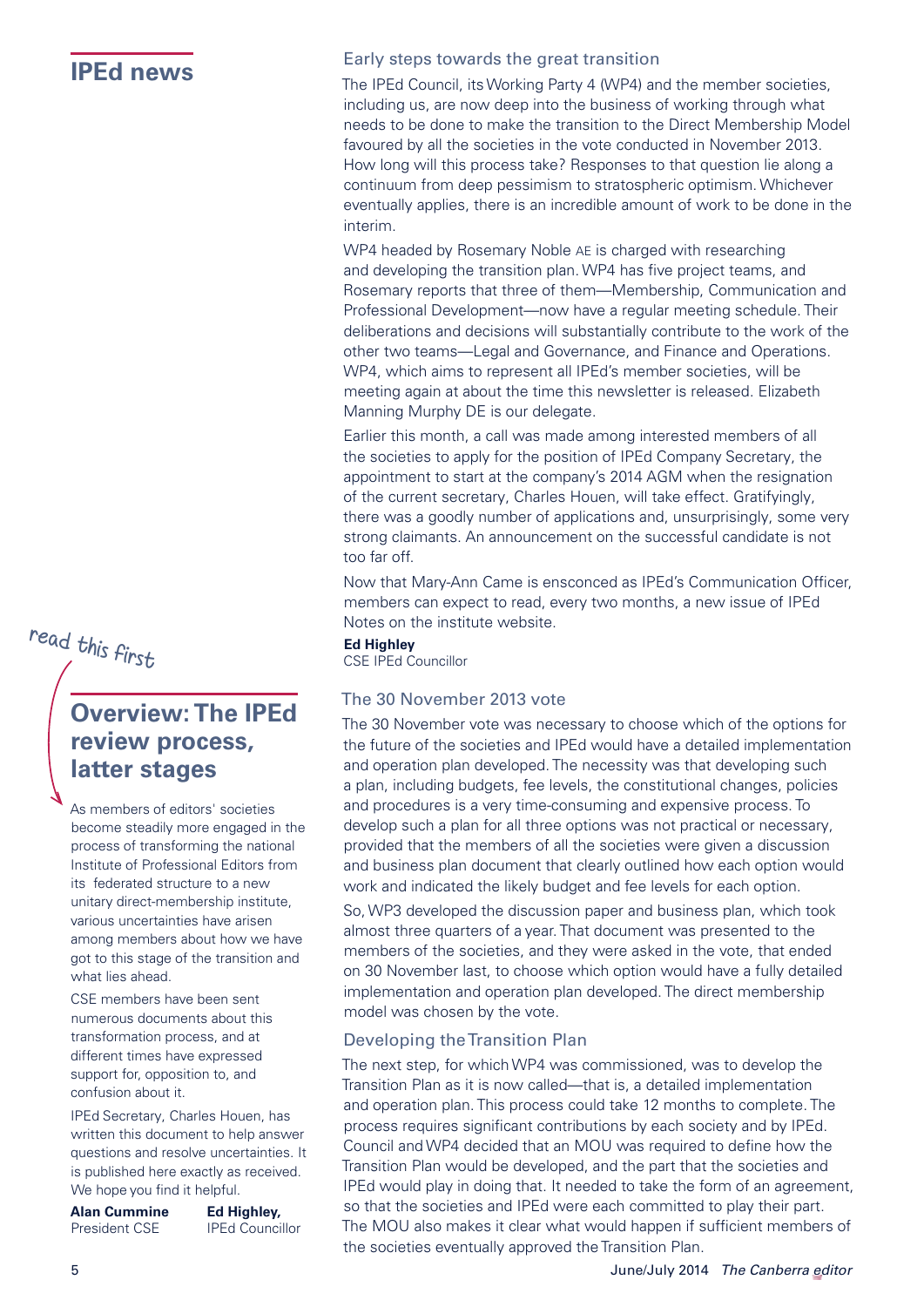The working party has established five project teams, each consisting of a team leader from WP4 and between 4 and 8 representatives from the societies. These five teams—Legal & Governance, Finance and Operations, Membership, Communications and Professional Development—have developed scope documents and are meeting regularly to work their way through a series of deliverables. The result of this preliminary work will be a set of Green Papers containing recommendations to be referred back to each society for discussion and endorsement. These discussions will form the basis of the Transition Plan on which all society members will be asked to vote.

It is important to understand that, up to the point in time when the Transition Plan is complete and ready to be voted on by the members of each society, no final decisions about the future of the societies and IPEd have been made. The MOU only commits everyone to work on the development of the Plan and to submit that Plan to their members for approval or not. It does make clear what the consequences will be if enough societies and their members do approve the plan.

#### Society votes whether to approve the Transition Plan

The **decisive step** in the whole IPEd review will [be] the votes by the members of each society, in general meetings, on special motions to approve the Transition Plan. Each society will hold its own special general meeting, and if **75% of the members who vote** approve the plan, the vote of that society in an IPEd general meeting must be to approve the plan.

#### IPEd vote on whether to approve the Transition Plan

After all the societies have held their special general meetings (SGM) to vote on the plan, the member societies of IPEd must record the result of their votes in an IPEd SGM. In a general meeting of the members of IPEd (that is, the societies) each society has an allocated number of votes that is weighted by the number of members it has (number of members divided by 15). So, for example, a society that has 150 members will have 10 votes. For the IPEd special motion to be approved, a number of societies whose total allocated vote is at least 75% of the overall total allocated votes must have approved the plan. (This is the same as saying that IPEd approval requires societies whose total members are at least 75% of all society members to have approved the Plan).

Example: Society A has 150 members. In its SGM, at least 75% of the **voting members who cast a vote** approve the transition plan. Consequently, at the IPEd SGM that society must record its allocated 10 votes (150 divided by 15) in favour of the Plan.

Assuming the total number of society members of all societies is 1500, the total of allocated society votes at the IPEd SGM is 100.

#### Requirement for IPEd approval of the Plan

If societies whose allocated votes total at least 75% of the overall allocated votes (75 allocated votes in the example above) have approved the plan, the IPEd special motion to approve the Plan is approved.

Consequentially, on an agreed date, the constitution of the restructured IPEd will come into effect, and the societies who approved the Plan must start transferring to IPEd their surplus assets and their member records. When they have done that and deregistered or wound up, they will cease to exist as independent organisations and will effectively become branches of IPEd. As of that transition date, societies who did not approve the Plan will cease to be members of IPEd, although their individual members will be able to apply directly for membership of the national body.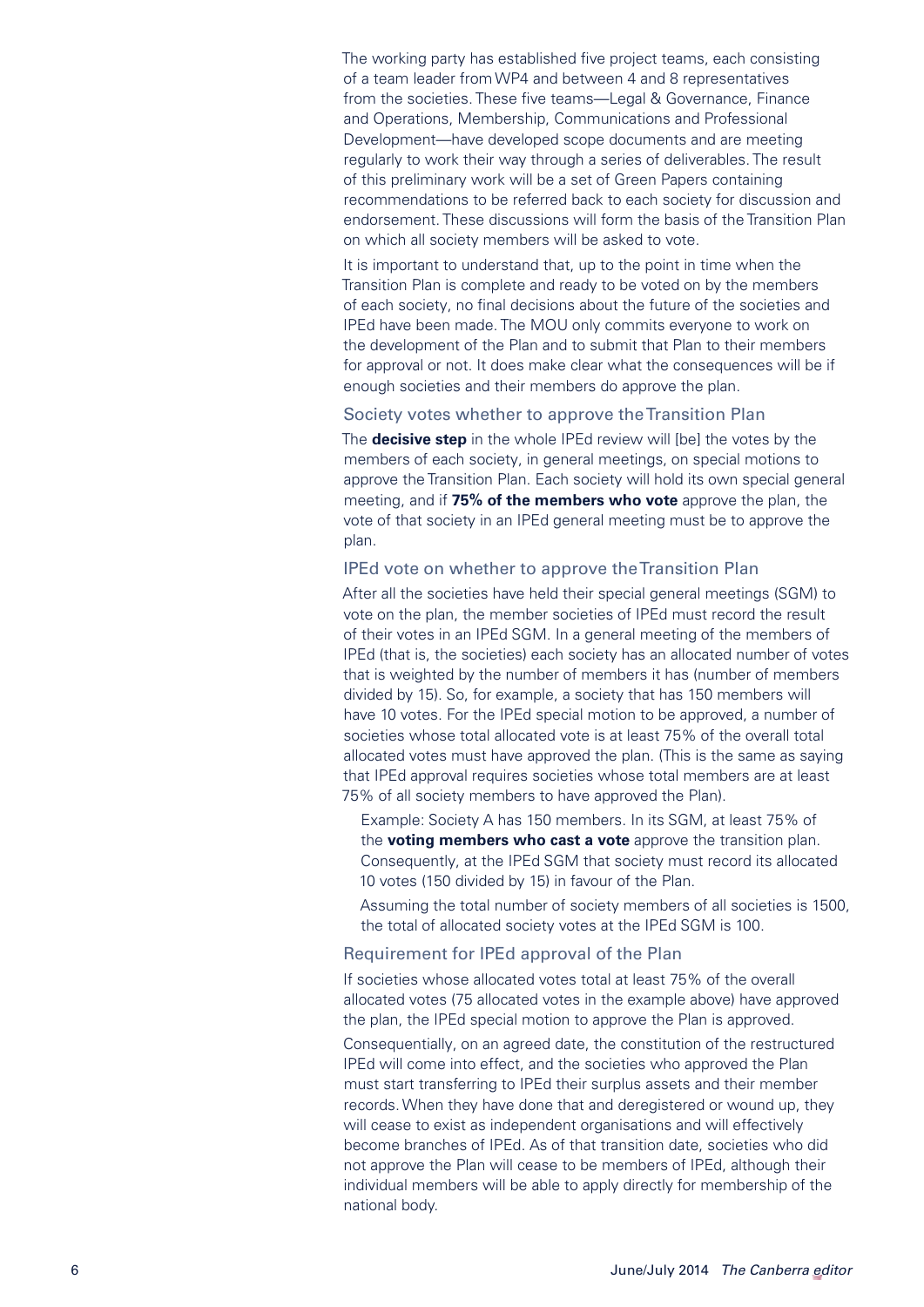# <span id="page-6-0"></span>**Mentoring—the national scene**

## **Using the Canberra Society of Editors' logo**



At its June meeting, the CSE committee considered recent member queries about how they may use the Society logo on letterheads, websites or in email signature blocks, for example.

The committee resolved that CSE members may use the CSE logo only where that usage is directly associated with CSErelated business. While members are always welcome to mention their membership status in their letterheads and email signatures, they may use the CSE logo only if they're acting on CSE's behalf. Promotion of CSE in conferences or websites by presenting the CSE logo is acceptable.

#### **Farid Rahimi**

Acting Newsletter Editor

#### Our program in international focus

On 12 June, Elizabeth Manning Murphy DE and Ted Briggs AE joined John Linnegar (Professional Editors' Group, South Africa) in a panel discussion by Skype about the value of mentoring for editors at a conference in Brussels, Belgium, entitled *The value of language*. It focused on the value to mentors, editors, clients, the written word and the safeguarding of the English language as a whole. It was an interesting experience, and the Canberra Society of Editors was recognised as a leader in the mentoring field.

#### Mentors' workshops

As flagged in the last issue of *The Canberra editor*, we have become very mobile and now have dates for mentors' and prospective mentors' workshops around the country, as well as in Canberra. We have embarked on an extensive program of 'in-person' workshops and urge you to contact the relevant state coordinator to book a place if you would like to participate. We started this program with two workshops in Melbourne (for Editors Victoria) on 24 May, and further workshops planned so far for this year are:

- Brisbane (Society of Editors, Queensland, Inc.): Saturday 30 August 2014—contact: Roberta Blake, [roberta.r.blake@gmail.com](mailto:roberta.r.blake@gmail.com)
- Adelaide (Society of Editors, South Australia, Inc.): Saturday 15 November 2014—contact: Katy McDevitt, [katy@kmeditorial.com](mailto:katy@kmeditorial.com)
- Perth (Society of Editors, Western Australia, Inc.): Monday 17 November 2014—contact: Kerry Coyle, [kcoyle@westnet.com.au](mailto:kcoyle@westnet.com.au)

We also have Skype workshops in Canberra whenever there are sufficient participants to make a small group—the most recent was on Monday 16 June, with participants from around Canberra and one overseas, together with one in-person participant. We would be happy to organise a totally inperson workshop in Canberra; so please contact us with an expression of interest and we'll add your name to a list:

Canberra (Canberra Society of Editors, Inc.): no date yet, but expressions of interest called for—contact: Elizabeth Manning Murphy, [emmurphy@](mailto:emmurphy@ozemail.com.au) [ozemail.com.au.](mailto:emmurphy@ozemail.com.au) There is no charge for these workshops.

#### Why workshops for mentors?

Mentoring programs are run differently everywhere and we need to be sure that mentors in our program understand how our program works for editors and within the publishing industry. The very word 'mentoring' means different things to different people—we'd like us all to be on the same page in this program. Mentorships are conducted in complete confidence and so can develop into close relationships where a high level of trust is built up—this can lead to matters being raised that are not strictly related to the original goals of the mentorship. We'd like mentors in our program to be aware of how mentoring can develop into a deeply rewarding experience for both mentor and mentee.

#### Is mentoring for me?

#### Here's a snippet from the *Guidance Notes on Mentoring*:

Mentoring is where one individual provides support, encouragement and advice to another … It provides a two-way learning experience for both mentor and mentee, which can encourage deep satisfaction and numerous benefits in many personal, career, organisational and developmental areas … The program brings benefits to the editing profession by increasing members' skills. This, in turn, helps safeguard the reputation of the profession as a whole.

Our program is open to members of recognised societies of editors, at any level of membership. To find out more or to apply to be a mentor or a mentee, please contact us by email.

[tedbriggs@grapevine.com.au](mailto:tedbriggs@grapevine.com.au) [emmurphy@ozemail.com.au](mailto:emmurphy@ozemail.com.au) Joint National Coordinators

**Ted Briggs AE Elizabeth Manning Murphy DE**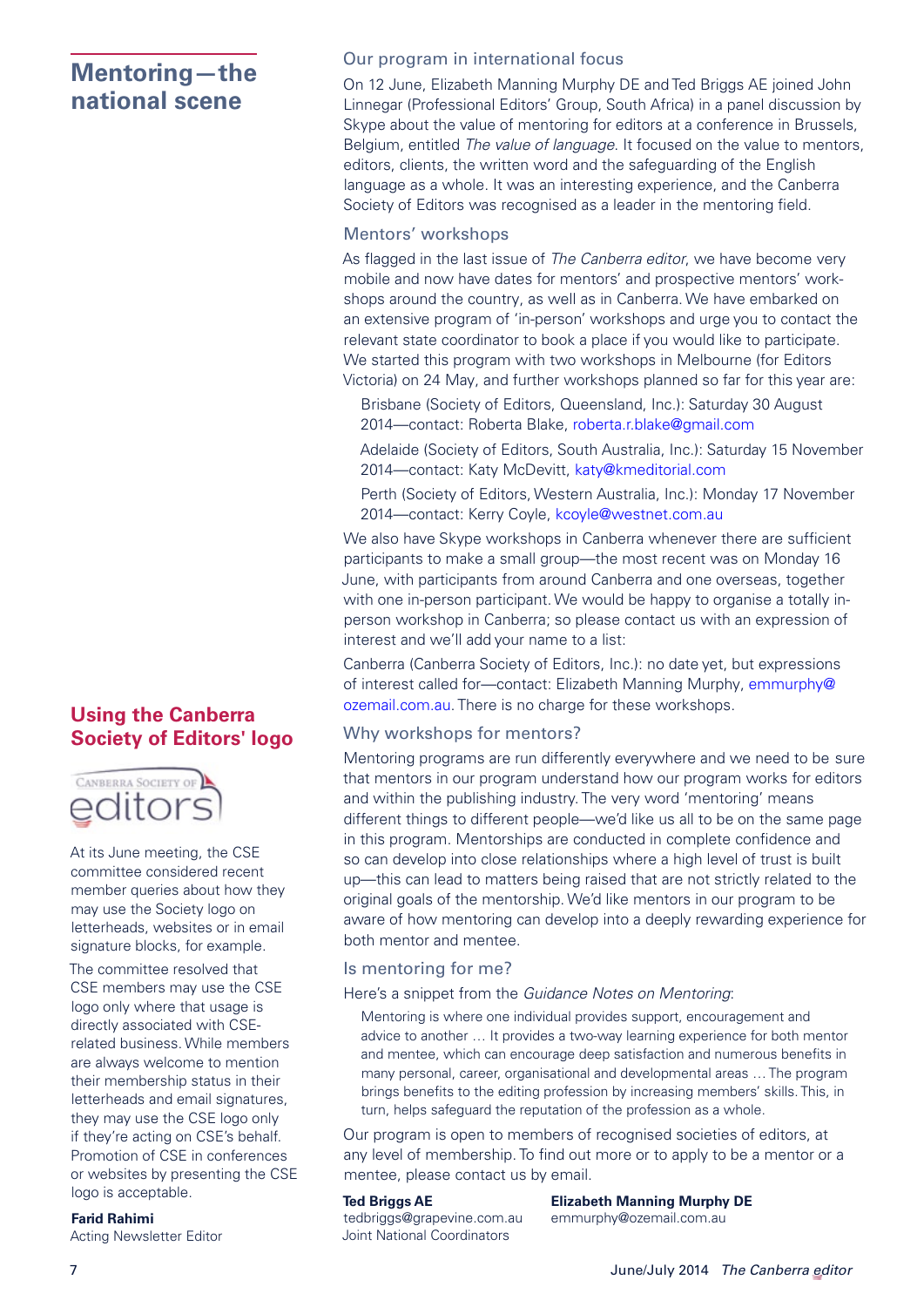# <span id="page-7-0"></span>**Editing speculative fiction anthologies**

CSE general meeting, May 2014



Kaaren Sutcliffe, and the panellists for the night—speculative fiction editiors Maxine McArthur, Tehani Wesseley, Elizabeth Fitzgerald and Nicole Murphy.

A chilly May evening saw the Society's first monthly meeting in our comfortable new location—The Ferguson Room at the National Library of Australia. After our customary networking over wine and nibbles, we welcomed a panel from the Canberra Speculative Fiction Guild (CSFG), deftly facilitated by V-P Kaaren Sutcliffe.

The four panellists—Tehani Wesley, Elizabeth Fitzgerald, Maxine McArthur and Nicole Murphy—spoke to us about their experiences in editing speculative fiction anthologies with the CSFG and with Tehani's small press, FableCroft Publishing.

To set the scene, the panellists gave us a definition of speculative fiction encompassing science fiction, fantasy and horror—the genre can include elements of magical realism, but needs to have an other-worldly grounding. A recent surge in 'genre-blurring' has seen many stories bleed into the speculative fiction genre, but Maxine emphasised the necessity of an element of 'other' for a story to be considered true speculative fiction; it must respond to the question 'what if the world were different in some way?'

A call for submissions for the Canberra Speculative Fiction Guild's anthologies can receive more than 100 responses, which the editors then have to whittle down to the twenty that can be included. The panellists agreed that compliance with the definition above provides a good starting point when choosing submissions. Furthermore, a story must fit in with the theme of the anthology. Tehani added that she instantly rejects any submission that doesn't meet the guidelines (e.g. word count), partly because following the submission guidelines is a good indicator of how easy a writer will be to work with. In Tehani's words, "if they can't keep to twelve rules, then they're probably going to be difficult!" This process of assessment and elimination was cheerfully referred to as 'slush-wrangling'!

We learned that one of the most critical elements of editing an anthology is getting the order of the stories right. There must be a fine balance of tone, genre and writing style to achieve the right flow between stories, although I was interested to learn that this can be as much about juxtaposition of two completely different styles as it is about melding styles together seamlessly. The panellists had different ideas about placement of the strongest stories—some favour them for the first and last, others prefer them in the middle—although all agreed that similar stories should be separated.

Getting the flow right can be one of the many challenges in producing an anthology. Surprisingly, the panellists related that excellent stories have had to be let go from an anthology because they disrupt the flow too much. This can be an opportunity, however, as in one case when a story that got cut was later used as the inspiration for a new anthology. Other challenges include working with financial constraints. For anthologies produced by the CSFG, this has included the provision of funding from ArtsACT that requires a certain percentage of their content to come from within the ACT. For Tehani at FableCroft Publishing this means balancing the amount of content from well-known authors in a collection—which increases the likelihood of good sales figures—while simultaneously supporting new and emerging writers.

Responding to one of several good questions from our very engaged audience, the panellists declared that editing speculative fiction is really not very different from any other type of editing.

- Above all, it should still be good fiction.
- Consistency is critical; an author must follow the rules they have created for their 'other world'.
- The story should make sense not only for readers of speculative fiction but also for 'non-readers'. For example, if a story is based on scientific principles, the science should be plausible.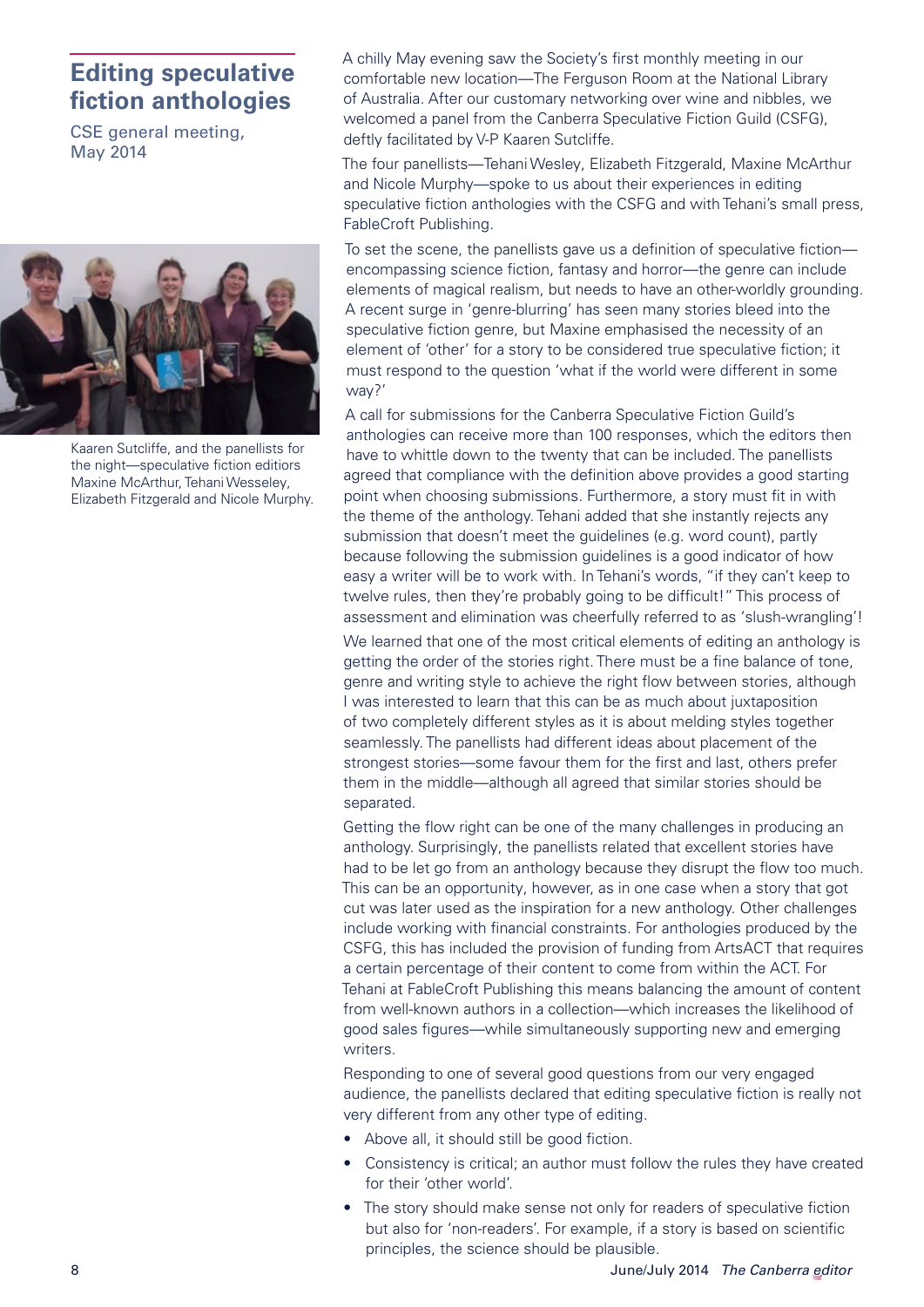## <span id="page-8-0"></span>**The subgenres of speculative fiction**

**Belinda Belton** is a society member of Society of Editors (WA), and freelance copywriter, proofreader and editor. This article was first published in *Bookworm*, June 2014, and reproduced here with permission from SoEWA.

• There are rules and conventions to the speculative fiction genre, as with any genre, and these should be adhered to where possible.

As the evening drew to a close, I felt one of the most valuable messages from this panel to be the significance of the opportunity that inclusion in an anthology provides for new writers. As Tehani told us, with the ability to balance out an unknown name (and a potentially less-polished story) with those of more experienced writers, the editor of an anthology has it within their power to publish an emerging writer for the first time, giving that author credentials they can later take to a larger publisher. **Katherine Crane**

One of the society's [Society of Editors (WA)] grande dames, Satima Flavell, held court at its 20 May meeting and spoke about the joys and perils of editing genre fiction, in particular speculative fiction. She introduced her book *The Dagger of Dresnia*, which was released in April, as an example.

Genre fiction includes mystery or detective, romance and speculative fiction, and seeks first and foremost to entertain—and as such often has plot-driven plots rather than character-driven stories. Books in the literary genre typically have a formal structure, usually characterised either as 'three disasters and an ending' or as the four classical divisions—exposition, rising action, climax and denouement. The story must always begin in the middle of things, as lengthy scene setting tends to bore genre readers. Literary fiction is under no such restrictions and authors are free to be more experimental.

- **Speculative fiction** usually involves other-worldly phenomena or imaginary beings. Spec fiction includes **science fiction**, **fantasy** and **horror** and their subgenres:
- **• Hard science fiction** uses scientific principles within the realm of possibility, but with technologies not yet existing in the real world. Hard SF authors include Arthur C Clarke and Isaac Asimov, and contemporary Australian author Sean Williams.
- **•• Soft science fiction** is also based on scientific principles, but places more emphasis on characters' individual journeys, with a good example being the young adult series *The Hunger Games*.
- **Urban fantasy** examines how 'outsider' species, such as werewolves and vampires, affect normal suburban or inner city life and often target young adults, such as Stephanie Meyer's *Twilight* series.
- **• Historical fantasy** portrays stories of people living in olden times, not necessarily on this planet, within a magical context. Sub-subgenres include masculine **sword and sorcery**, by authors such as Michael Moorcock, and **high fantasy** set in medieval times and featuring fairytale creatures such as elves, selkies or giants. Authors include Juliet Marillier, Glenda Larke and Satima Flavell.
- **• Futuristic fantasy** unveils often apocalyptic stories set in the future, such as John Wyndham's *Day of the Triffids*.

Conventions in all the subgenres are, by and large, delineated by reader expectations. Romance must have a happily-ever-after ending and murder mystery, a murderer exposed—woe betide the author who transgresses these expectations.

Satima also spoke about a non-fiction genre, the **memoir**. A memoir is very important to the writer, summing up a lifetime of struggles and successes. The editor's job in this context is to retain the author's voice, even at the expense of 'correctness'. If the memoirist is an elderly woman who left school at 14 to work in a clothing factory, the editor's job is to correct the worst of any errors in the manuscript and help put the paragraphing and layout right. To make her work read like Dorothy Hewitt would be dishonest. To demonstrate an authentic, ancient Yorkshire voice, Satima read aloud a letter written in the 1600s by a distant relative, Phebe Lister.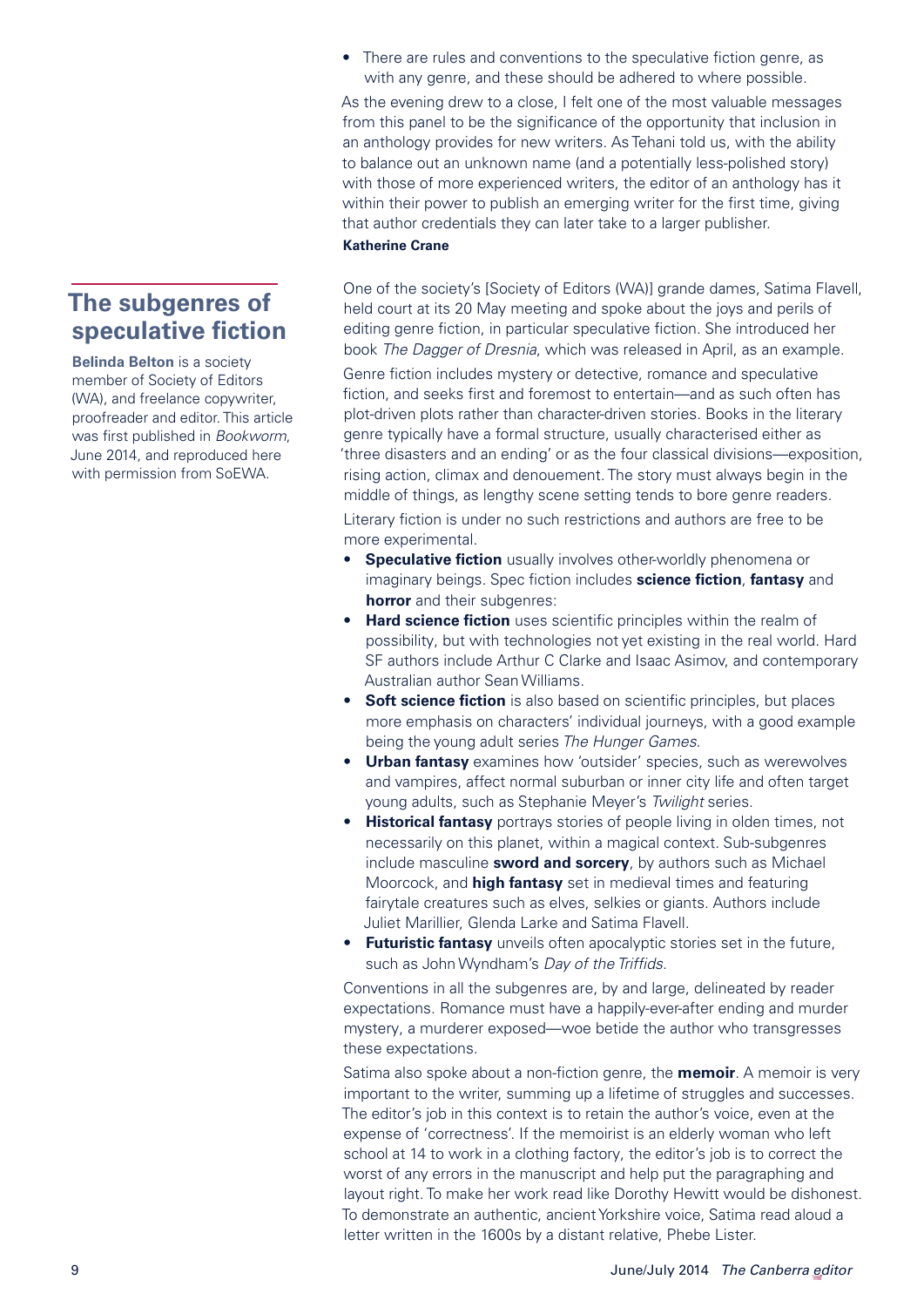# <span id="page-9-0"></span>**'Address' is the issue**

I recently read a 124-page report, comprising papers by various authors, in which there were no fewer than 68 instances of the use of the verb 'to address' or its extensions. This severely impeded communication of the messages intended because, let's face it, 'address' as it is most commonly used today (letters are, according to Australia Post, moribund) is a woolly, imprecise verb, whose appearance is generally indicative of laziness or lack of thought on the part of the author (or speaker). What does 'address the issue' actually mean? Often bugger-all or, alternatively, 'we really don't intend to do anything'.

Even more dismaying was that the document I am writing about related to the objectives and hoped-for outcomes of scientific research projects, an area of human endeavour in which one might reasonably expect somewhat more lexical precision than in, say, political discourse.

I have listed below just a few of the instances of our suspect, changed in each case to the operative that I deduce the author might have used if they had paused, no more than momentarily, for thought.

That's the end of my harangue; let's hope writers will begin to address the issue … Oh no!

#### **Ed Highley**

- … priorities are addressed **met** mainly through targeted activities.
- … value-adding is being addressed **investigated** in research on …
- … research (SMCN/2012/105) will address **assess** integrated … practices
- Current research aims to increase productivity ... by addressing **controlling** pests …
- … one project is addressing **identifying** bottlenecks …
- This project is addressing **focusing on** quality issues …
- … implementation of actions to address **overcome** limitations
- research … is further addressing **examining** issues related to …
- In addressing **aiming for** sustainable production, …
- Recommendations developed for addressing **remedying** mineral deficiencies …
- … by addressing **filling** key information gaps …
- … management programs addressing **to mitigate** these major constraints …
- … issues to be addressed **researched** in that country …
- ... will **address tackle** these issues and provide support ...
- … to address the lack of **promote** small-scale commercial opportunities
- … ensuring that … priorities are heard and addressed **responded to**.
- … the program … is designed to address **overcome** these limiting factors …

# <span id="page-9-1"></span>**What's in a font does size really matter?**

Could font size be the answer to some of the financial and environmental woes worldwide? Well, 14-year-old [Suvir Mirchandani](http://edition.cnn.com/2014/03/27/living/student-money-saving-typeface-garamond-schools/) certainly thinks so. The sixth-grader at Dorseyville Middle School near Pittsburgh, Pennsylvania, has figured out that by using the Garamond font, his school could reduce ink consumption by 24% and, as a result, save as much as \$21,000 annually.

In an [experiment,](http://edition.cnn.com/2014/03/27/living/student-money-saving-typeface-garamond-schools/) he used random samples of teachers' handouts and looked at the most commonly used characters (e, t, a, o and r). He first charted how often each character was used in four different typefaces: Garamond, Times New Roman, Century Gothic and Comic Sans.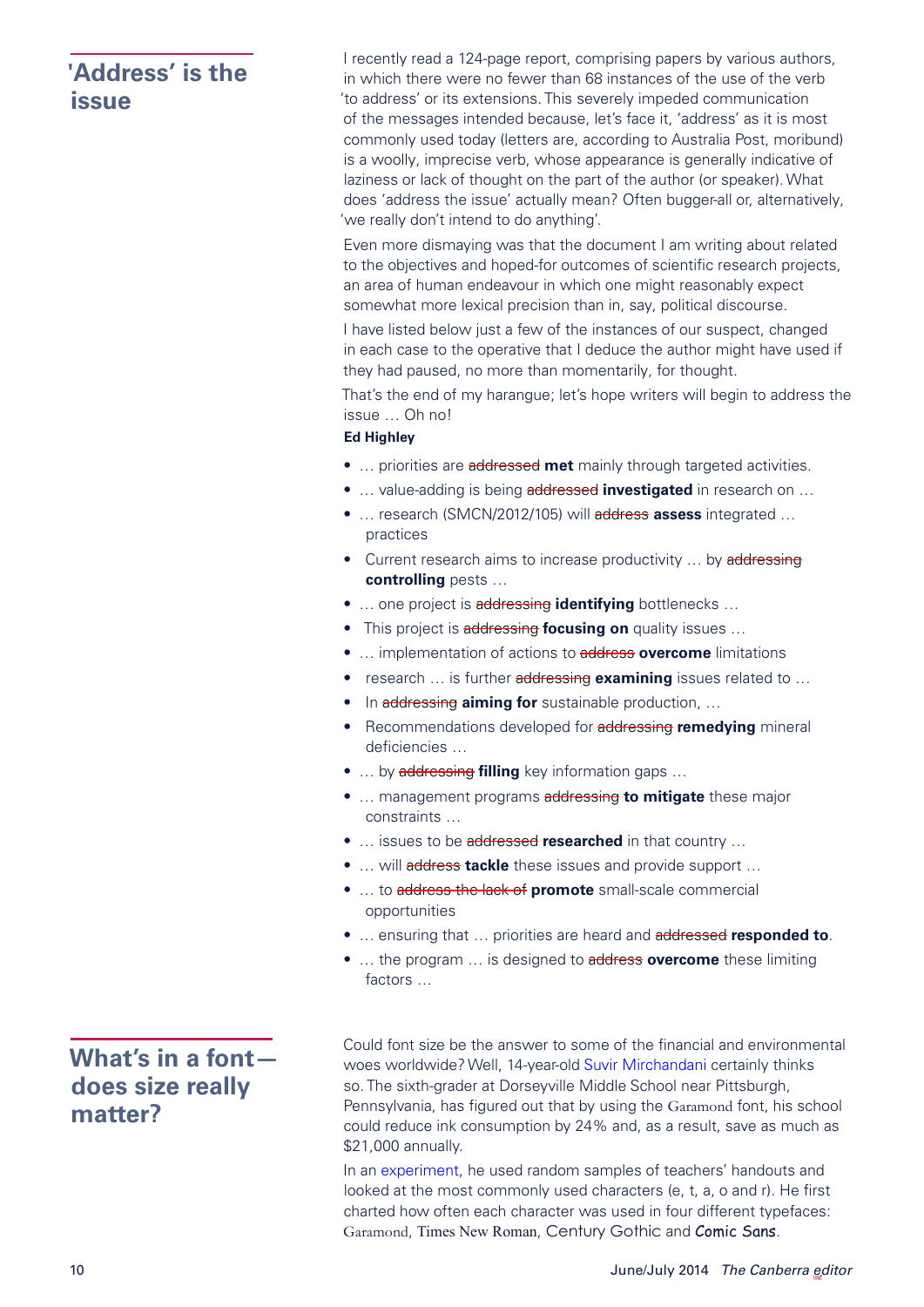Suvir then measured how much ink was used for each letter by using a commercial tool called APFill® Ink Coverage Software. Next, he enlarged the letters, printed them and cut them out on cardstock paper to weigh them and verify his findings. He repeated his measurements for each letter thrice and graphed the ink usage for each font.

Suvir published his [findings](http://www.emerginginvestigators.org/2014/03/ink-cost-2/) in the *[Journal for Emerging Investigators](http://www.emerginginvestigators.org/)* (JEI), a publication founded by a group of Harvard graduate students in 2011 that provides a forum for the work of middle-school and high-school students. It has the same standards as academic journals and each submission is reviewed by graduate students and academics.

Impressed by the research and its potential real-world application, JEI editors challenged Suvir to apply his project to a larger scale: the (US) federal government, with an annual printing expenditure of US\$1.8 billion. Suvir repeated his tests on five sample pages from documents on the Government Printing Office website and got similar results. Using the General Services Administration's estimated annual ink cost (\$467 million), Suvir concluded that if the federal government used Garamond exclusively, it could save nearly 30%—\$136 million annually. An additional \$234 million could be saved annually if state governments jumped on board. And that's without estimating the huge environmental savings from the manufacturing, use and disposal of ink.

Gary Somerset, media and public relations manager at the US Government Printing Office, described Suvir's work as 'remarkable'. But he was noncommittal on whether the GPO would introduce changes to typeface, saying the GPO's efforts to become more environmentally sustainable were focused on shifting content [and potentially content delivery] to the Web.

But is it the perfect solution it appears? [Designers](http://www.theguardian.com/artanddesign/2014/mar/31/ask-a-designer-switching-fonts-save-us-government-millions) are not so sure.

Self-proclaimed 'fonts and typography geek' Thomas Phinney points out that the Garamond font is actually smaller at the same point-size compared to Times New Roman, making it harder to read.

'I like innovative ideas to save money. Really, I do. But I wish the media and public had consulted some experts on this area before going nuts promoting this idea', he wrote in his blog [Phinney on Fonts.](http://www.thomasphinney.com/2014/03/saving-400m-font/)

Type designer Jackson Cavanaugh of Chicago's [Okay Type](http://okaytype.com/hello/friend) explains the differences in relative font sizes and the legibility trade-off.

When you pick a 12-point font, it's like picking a parking space. Letters are like the car, they're all different sizes. Garamond is a smaller car. To [compare them] scientifically, you'd have to compensate and make the different fonts the same size, not just the same point-size.

I really think you can change the design of something to make it more cost-efficient, but if you're doing it at the expense of someone actually reading the document, what's the point?

Can a size change redeem a font's respectability?

**[Comic Sans](mailto:president%40editorscanberra.org?subject=)** was released by Microsoft in 1994 but was soon targeted by an uprising of font fanatics who complained about the too-often pairing of a casual font style with non-casual messages. But designer [Craig](https://twitter.com/craigrozynski)  [Rozynski](https://twitter.com/craigrozynski) has released [Comic Neue](http://www.comicneue.com/) as the new style for those who desire a casual feeling in their script, pitching it as funkier and less over-friendly. The new face is thinner although a casual eye might not spot much difference. The early reaction from designers on Twitter seems positive although not everyone is convinced.

[Vincent Connare](https://twitter.com/VincentConnare), the designer of the original Comic Sans, gave his verdict—and in his polite tweets, he says the Comic Neue should be more casual. In his not-so-polite tweets, he is a bit more expressive.

**Melissa Crowther**

Garamond Times New Roman Century Gothic Comic Sans [Comic Neue](http://www.comicneue.com/)

18/22 pt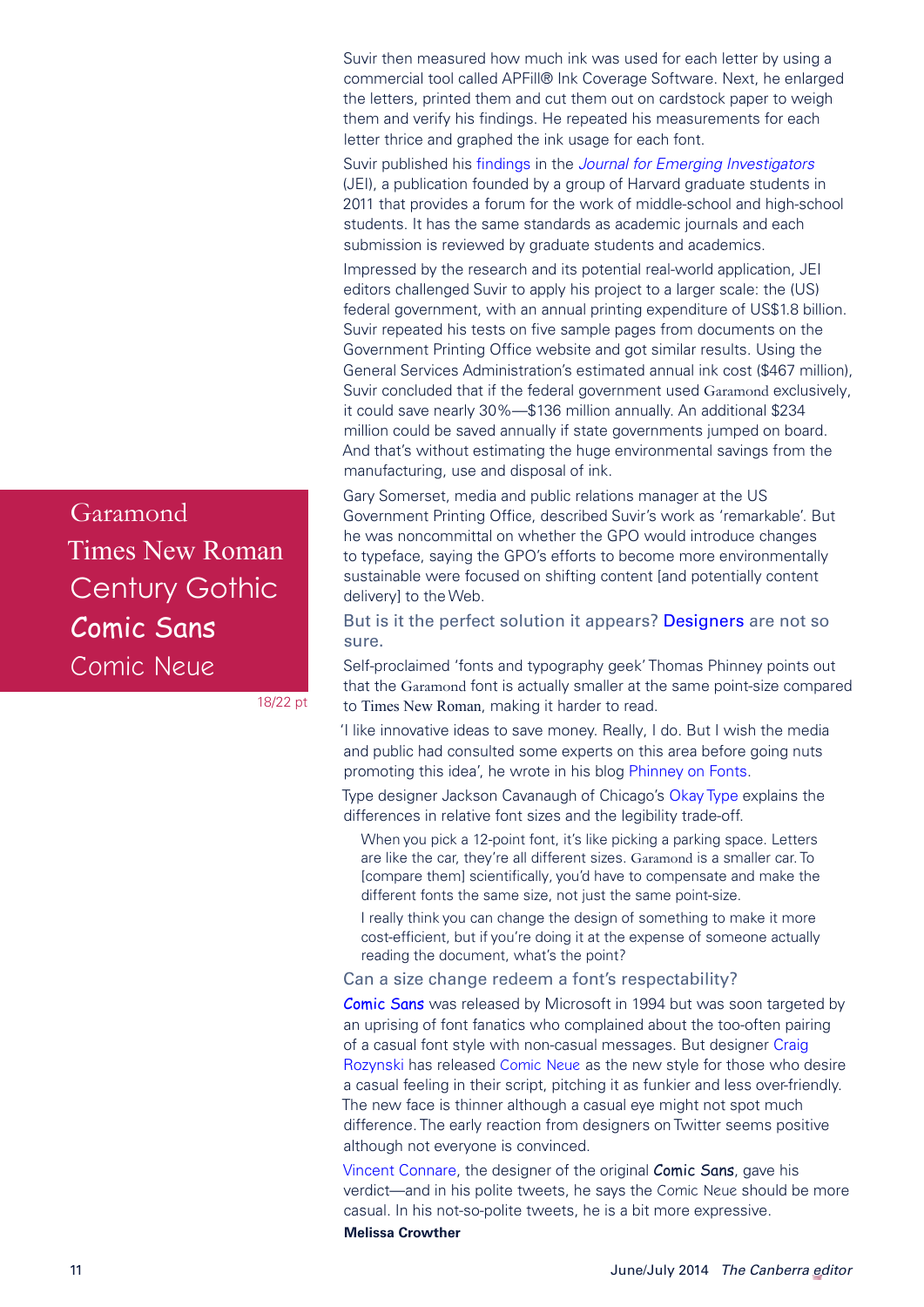# <span id="page-11-0"></span>**Editing across borders—part 2**

By John Linnegar, 6th IPEd National Editors Conference, Perth 2013

#### Origins of the South Africa–Europe connection

One can trace back the origins of the linguistic diversity of South Africa almost four hundred years. In the late 15th century, the first European explorers (Portuguese) went ashore on South Africa's coastline. Some 360 years ago, in 1652, the representative of the Dutch East India Company, Jan van Riebeeck, arrived at the southernmost tip of Africa to establish a refreshment station for the Company's ships bound for, and returning from, the Dutch East Indies. That event established the Dutch language firmly on African soil. But it did bring its speakers into direct contact with local nomadic inhabitants known nowadays as the Khoisan. While the Khoisan languages are dying out rapidly, they have left a large number of words to posterity, largely in the form of place names that are now South African English (SAE): Knysna, Tsitsikamma, Outeniqua, and so on.

The English language arrived in the then Cape Colony effectively from 1806, when a British colonial administration replaced Batavian governors. Almost 20 years later, the first wave of British settlers arrived in the Colony; two decades later again, another wave of English speakers arrived in the territory known as Natal, which became a Crown Colony. A variety of dialects were spoken within these two main English-speaking communities. The history of South Africa from that time until 1910 was essentially one of competition for hegemony over the southernmost part of Africa between the Dutch- and the English-speaking communities. (The Africans were mainly incidental to this.)

In 1925, South Africa before then having become a Union, Afrikaans was elevated from the status of '*kombuistaal*' ('kitchen language', or the language of lowly servants) to an official language of South Africa. It gradually replaced Dutch as a spoken and written language, in morphology, spelling, syntax and pronunciation. Until 20 years ago, it shared with English the status of official language of South Africa, but was the de facto dominant language of administration, politics, education and business from 1948 to 1994 (almost half a century). In academia, too, Afrikaans flourished and became entrenched, especially with the establishment of Afrikaans-medium universities around the country. In these ways, it has exerted a very strong influence on SAE.

Much has been done to shore up Afrikaans post-1994, now that it shares official language status with 10 other languages and English is de facto in the ascendant as the lingua franca.

#### Examples of the influence of Afrikaans on SAE

Among Afrikaans speakers, the typical errors committed in English usage (and for which text editors have to be constantly on the lookout) are:

**Netnou/nou-nou** = 'just now'. In England (and presumably also Australia), 'just now' refers to an event in the immediate past: 'He was here just now, but he's disappeared.' In SAE, under the influence of the Afrikaans adverb 'netnou', it is used to mean in the immediate future, or in an (indeterminate) while: 'I'll be with you just now, madam.'

'**Afrikaans comma**': used conventionally to separate the parts of sentences that contain finite (or main) verbs: '*Sommige mense wat Engels aanleer, vind dat hulle dit maklik kan bemeester*'. The equivalent correct—structure in English is: 'Some people who learn English find that they master it easily' (without the comma after 'English').

**Dit** = it, that, these, those, they: used for both singular and plural—'Dit is reg.' (That/It is correct.); plural—'*Dit is my kinders*'. ('Those/These are my children', which is often translated as 'It is my children' or 'That is my children'). This usually results in a glaring lack of concord.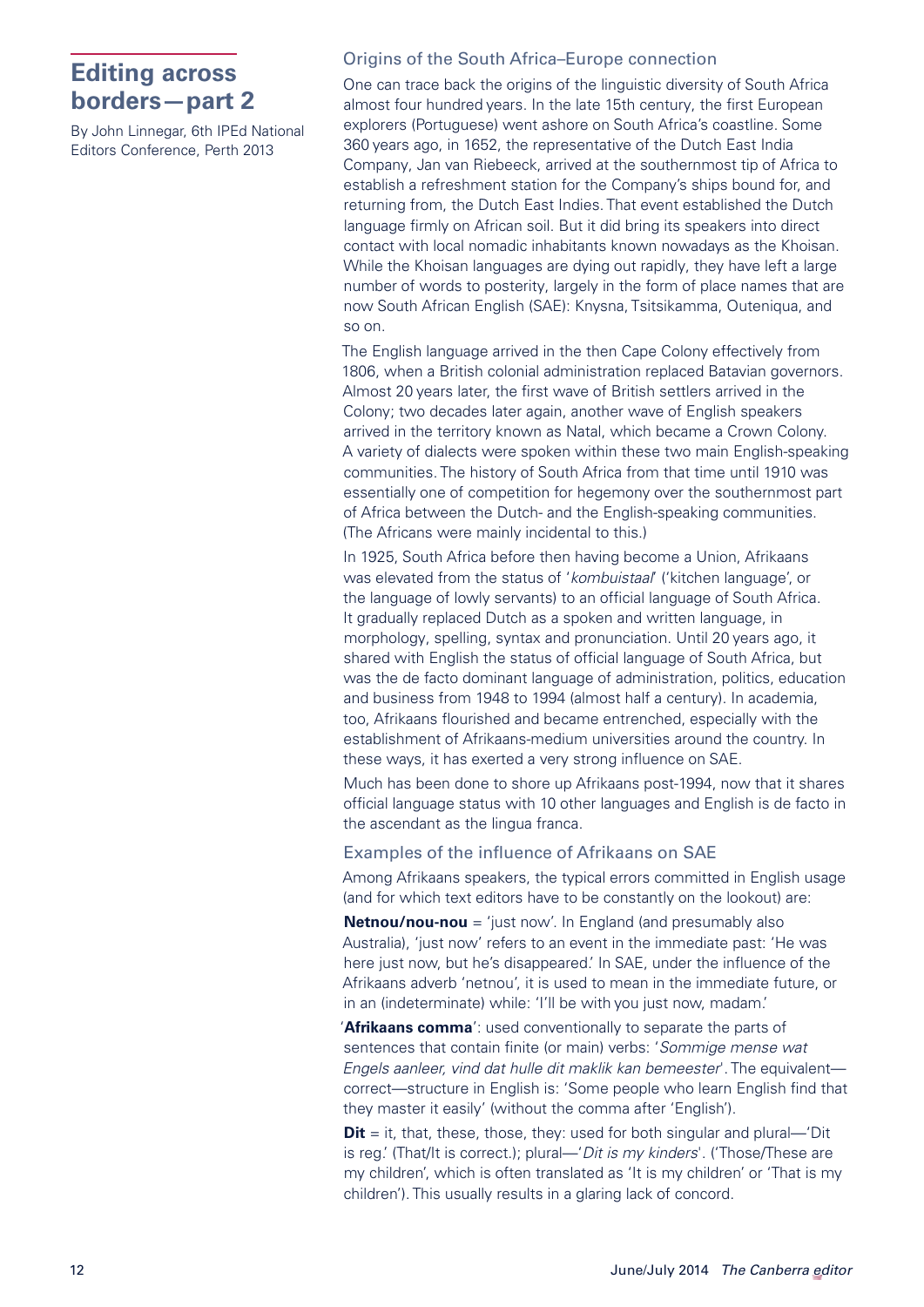#### **Is = is or are, which leads to a lack of subject–verb concord in English:**

'*Hy is siek*.' 'He is sick.'; '*Hulle is laf*.' 'They are crazy.' The result of this lack of plural–singular distinction in the Afrikaans verb 'is' tends to be that 'is' is used in English where the plural 'are' is intended and, equally, 'has' is used in place of 'have': 'My friend have three children. They is all boys.'

**Send/sent**: Because the final 'd' and 't' sounds both approximate the 't' sound, Afrikaans speakers tend to experience difficulty with the simple past tense form of 'send', spelling it as 'send' instead of 'sent': 'I send you an email yesterday.'

**Verbs used incorrectly**, based on Afrikaans usage ('*leen*' means both 'lend' and 'borrow'; '*leer*' means both 'learn' and 'teach'): 'Borrow me your pen, please, and learn me how to use it.'

**The infinitive form of verbs used instead of the gerundive form**: We look forward to see everyone at the event. ('We look forward to seeing everyone at the event.')

**Singular noun forms** (pant, scissor, spectacle) instead of plural (pants, pair of pants; scissors; pair of spectacles) where the plural form is required in English. These are all singular nouns in Afrikaans: '*Ek het vir my seun 'n broek/sker/bril gekoop*.' ('I bought my son a trouser/scissor/ spectacle.')

**Plural forms**: the apostrophe is used in Afrikaans (*ouma's*, *foto's*, *agenda's*), but not in English (grandmas, photos, agendas). Afrikaans speakers tend to use the apostrophe in all plural forms ending in a vowel.

**Direct/literal translations:** '*aksie'* = 'action' (but it should be 'act' or 'step' or 'initiative' or 'campaign'); '*konsep*' = 'concept' (but it should be 'draft'); '*instansie*' = 'instance' (but it should be 'institution').

**Adjective forms where adverb forms are required**: 'She sings so beautiful.' instead of 'She sings so beautifully.'; 'They played fantastic well in the finals.' instead of 'They played fantastically well in the finals.'

**Compounds** (Afrikaans—'*samestellings*'): To a much lesser extent than in English, in Afrikaans there is a strong tendency to compound words that describe a single concept. 'A station of the rapid rail' (three words) would more likely be '*n snelspoorstasie*' in Afrikaans (literally, a 'rapid rail station'). When Afrikaans speakers apply this convention to their use of English, it can lead to some really awkward/unnatural constructions: 'A strategic change attempt' (instead of 'an initiative to implement strategic change') derives directly from the Afrikaans term '*strategiese veranderingsaksie*'; 'concept legal draft' (instead of 'draft legislation') derives directly from '*konsepwetsontwerp*'.

**First person placed before second person**: '*Ek en jy moet gaan swem*.'(literally, 'I and you must go swimming.'); 'Me and my sister listened to music together'. In contrast, in English, the 'other' is always placed first: 'You and I must go swimming.'; 'My sister and I went shopping.'

**Prepositions used incorrectly idiomatically:** 'The bank rate increased with twenty per cent' instead of 'The bank rate increased by twenty per cent.'; 'He threw Mary *with* the ball.' Instead of 'He threw the ball at Mary.'; 'He's returning on popular demand.' instead of 'He's returning by popular demand.' These examples all illustrate the interference of Afrikaans idiomatic usage of prepositions in English usage.

Typical of Cape Flats English (strongly influenced by Afrikaans idiom11) in the Western Cape Province are the following:

• The -d and -ed endings are usually clipped off the ends of past participles such as minced, curried, pickled and sundried when they qualify nouns, with the result that, even in print, we see examples such as: 'mince meat', 'curry beans', 'pickle fish' and 'sundry apricots'.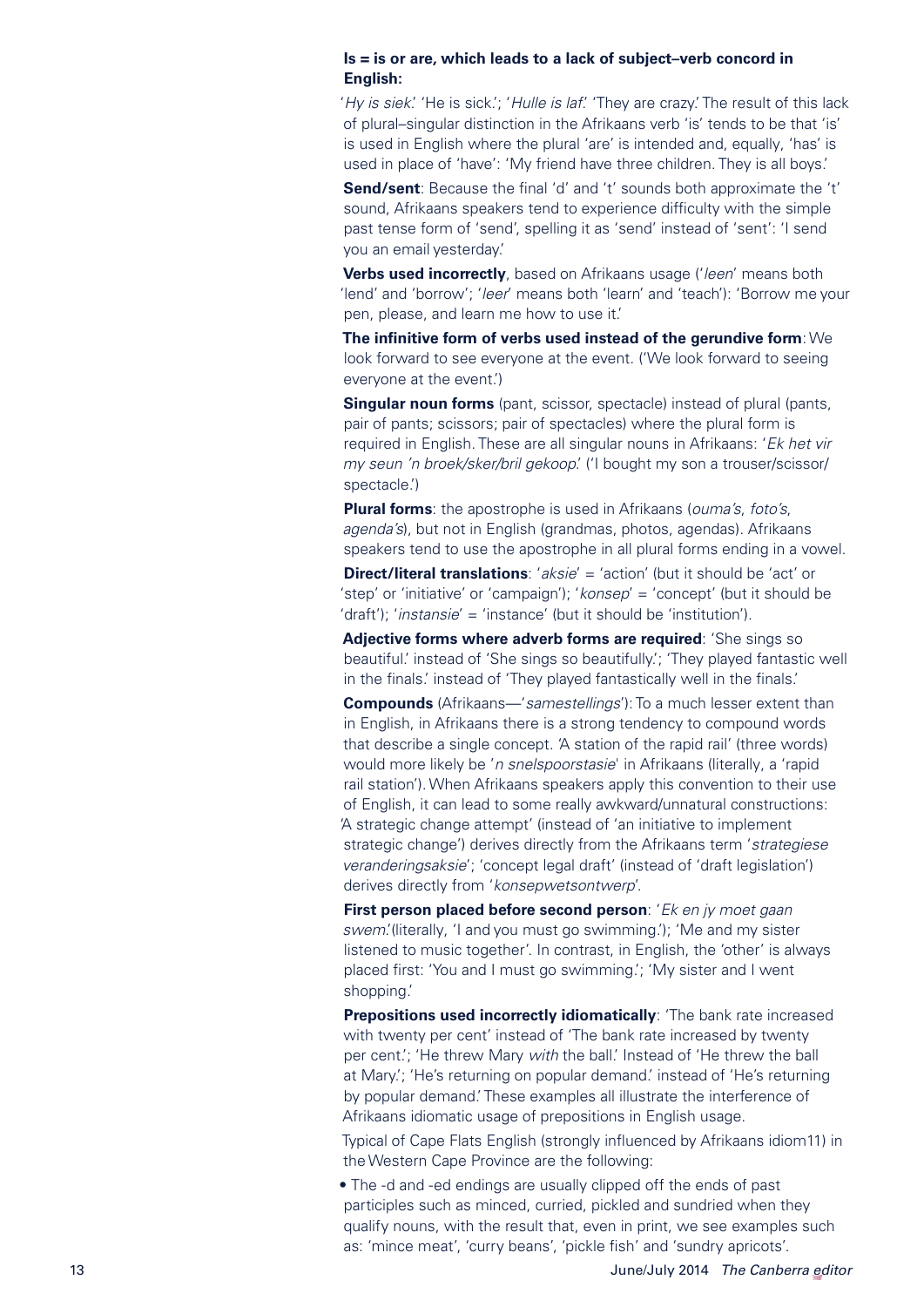- In addition, the 'auxiliary' verb *did* has become fairly entrenched in many a statement (not necessarily for emphasis), as in '*I did* go to the disco last night' ('I went to the disco last night').
- Another feature of this variety is the replacement of the reflexive pronoun *myself* with the first person singular pronoun *me*: 'I did go shopping and I did buy *me* a dress.' ('I went shopping and I bought myself a dress'). This is probably due to the influence of the Afrikaans '*my*', which can mean either 'my' or 'myself'.
- The use of the singular form of nouns that are normally plural in English but singular in Afrikaans: 'I tried on a *trouser* first and then a *jean*. ('I tried on (a pair of) trousers and then (a pair of) jeans.', from Afrikaans '*Ek het eers 'n broek aangepas en daarna 'n jean*.').

<span id="page-13-0"></span>**Comical collections** As lovers of words, we editors appreciate anything to do with these elements that form phrases or sentences, and sometimes stand alone for emphasis (a disturbing trend that is becoming all too common in modern literature). We love playing with them to come up with clever combinations to make a point; we rearrange them to make sense; and sometimes we just indulge in a little silliness to prove that we're masters (and dare I say mistresses?) of those wonderful things called words!

> The contents of an old email from a few years ago prompted me to think that some lexophiles' wordplays would be appropriate for *Comical collections*.

> 'Lexophile' is a noun of Greek–French derivation (Greek *lexis*; French -*phile* from Greek -*philos*, -*philous*) that means a person who loves using words in clever and playful ways, such as 'you can tune a piano, but you can't tuna fish', or 'to write with a broken pencil is pointless'.

A competition to see who can come up with the best one is alleged to be held every year at some undisclosed location. Whether that is true or not, here's a small selection to chuckle at. There are plenty more! Why not send us yours!

- When fish are in schools, they sometimes take debate.
- A thief who stole a calendar got twelve months.
- When the smog lifts in Los Angeles, U.C.L.A.
- The batteries were given out free of charge.
- A dentist and a manicurist married. They fought tooth and nail.
- A will is a dead giveaway.
- With her marriage, she got a new name and a dress.
- A boiled egg is hard to beat.
- When you've seen one shopping centre you've seen a mall.
- Police were called to a day care centre where a three-year-old was resisting a rest.
- Did you hear about the fellow whose whole left side was cut off? He's all right now.
- A bicycle can't stand alone; it is two tired.
- When a clock is hungry, it goes back four seconds.
- The guy who fell onto an upholstery machine is now fully recovered.
- He had a photographic memory that was never developed.
- When she saw her first strands of grey hair, she thought she'd dye.
- Acupuncture is a jab well done. That's the point of it.
- Those who get too big for their britches will be exposed in the end. And one for the grammar junkies …
	- Santa's little helpers are subordinate clauses.

#### **Ara Nalbandian**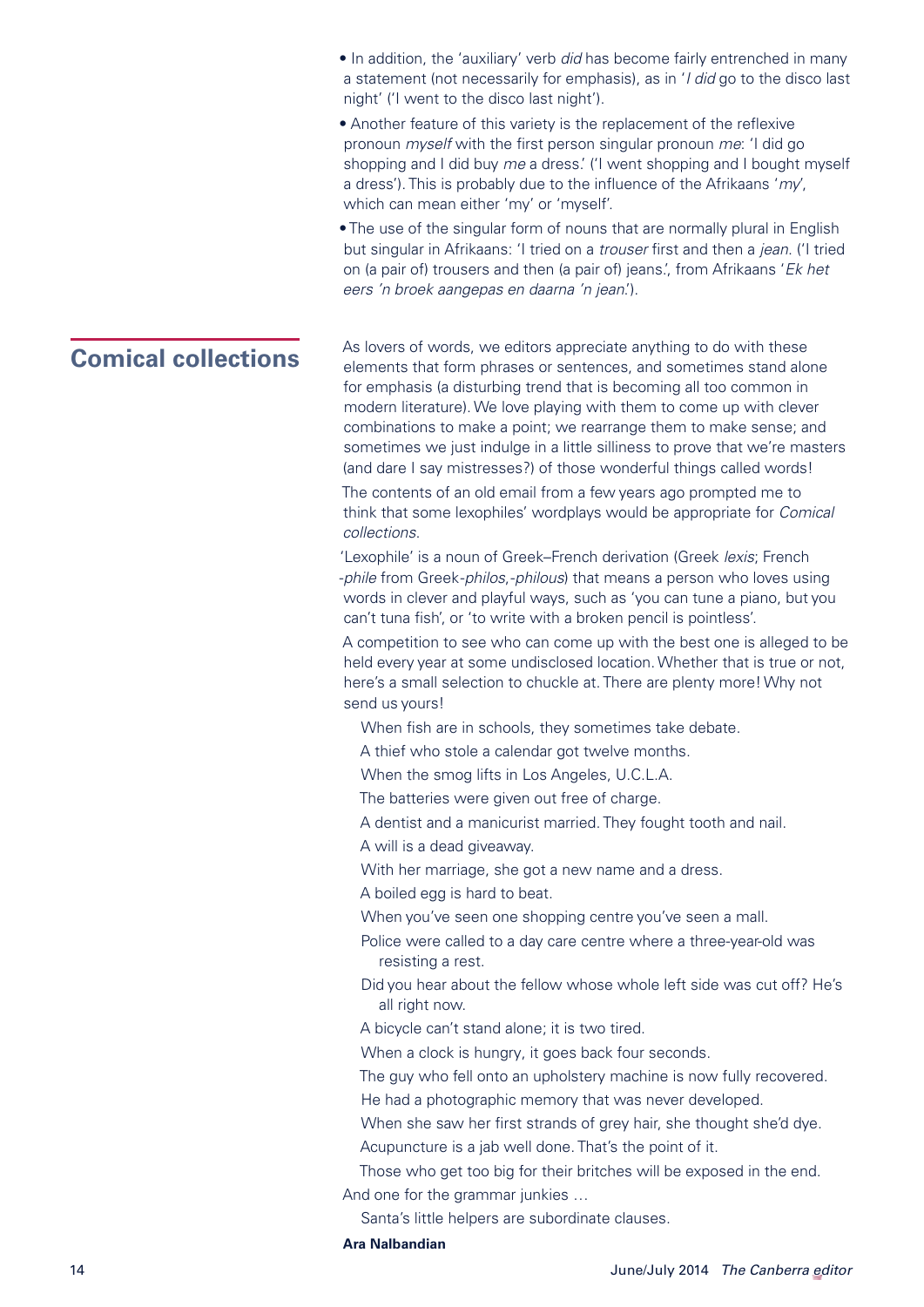# <span id="page-14-0"></span>**Taking in the shortcuts**

Here I introduce some shortcuts used for character or paragraph formatting. One has to select text and apply the required formatting in most cases. If you hover your mouse over various formatting options on a Microsoft Word 'ribbon', you can see the corresponding shortcut as shown in the figure below. Some are not quite obvious but could be found under Help. More will come on using the Microsoft Office 'ribbons' in a future newsletter issue.

#### **Farid Rahimi**

Acting Newsletter Editor

| $5 - 0$<br>Ы<br><b>HOME</b><br><b>INSERT</b><br><b>DESIGN</b><br><b>PAGE LAYOUT</b>                                                                                                                                                                                                                                          | Taking in the shortcuts docx - Word<br><b>REFERENCES</b><br><b>MAILINGS</b><br><b>REVIEW</b><br><b>VIEW</b>                                                                                                                                                                                                                                                                              | <b>DEVELOPER</b>                                                                                                                                         | <b>TABLE TOOLS</b><br><b>DESIGN</b><br><b>LAYOUT</b><br>EndNote X7                                                      |
|------------------------------------------------------------------------------------------------------------------------------------------------------------------------------------------------------------------------------------------------------------------------------------------------------------------------------|------------------------------------------------------------------------------------------------------------------------------------------------------------------------------------------------------------------------------------------------------------------------------------------------------------------------------------------------------------------------------------------|----------------------------------------------------------------------------------------------------------------------------------------------------------|-------------------------------------------------------------------------------------------------------------------------|
| X <sub>ext</sub><br><b>Ela Copy</b><br>Paste<br><b><i>Commat Painter</i></b><br>Clipboard<br>横<br>Font                                                                                                                                                                                                                       | $\boxed{\text{Calbri}(\text{Body})-\text{11} \rightarrow \text{A}^* \text{A}^* \mid \text{Aa}-\mid \text{Ab}^* \mid \text{E}-\mid \text{E}-\mid \text{E}-\mid \text{E} \equiv \mid \text{Ib}^* \approx \mid 2\mid \mid \text{T} \mid \mid \text{AabbCo} \mid \text{Aabbcob} \mid \text{Aabbcob}$<br>8 / U · as x, x'   A · ツ · A ·   三 = = = -   1 ·   △ · 田 ·<br><b>GI</b><br>Pasagraph | G.                                                                                                                                                       | AaBbCcC<br>T Normal T No Spac Heading 1 Heading 2                                                                       |
| Format Painter (Ctrl=Shift+C, Ctrl+Shift+V)<br>Like the look of a particular selection? You<br>can apply that look to other content in the<br>document.<br>To get started:<br>1. Select content with the formatting you like<br>2. Click Format Painter<br>3. Select something else to automatically<br>apply the formatting | Align Left (Ctrl+L)<br>Align your content with the left<br>margin.<br>Left alignment is commonly used<br>for body test and makes the<br>document easier to read.                                                                                                                                                                                                                         | Show/Hide 1 (Ctrl+")<br>Microsoft Office's<br>$+$ Word <sup>1</sup><br>$-$ Excell<br>* * PowerPoint'S<br>the Outlook I<br>$+$ Access 1<br>** InfoPath'll | Show paragraph marks and other<br>hidden formatting symbols.<br>This is especially useful for<br>advanced layout tasks. |
| FYE To apply the formatting in multiple<br>places, double-click Format Painter.                                                                                                                                                                                                                                              | Takin<br><sup>2</sup> Tell me more                                                                                                                                                                                                                                                                                                                                                       |                                                                                                                                                          |                                                                                                                         |
| ø<br><b>Tell me more</b>                                                                                                                                                                                                                                                                                                     |                                                                                                                                                                                                                                                                                                                                                                                          |                                                                                                                                                          |                                                                                                                         |

| Shortcut                 | <b>Function</b>                                   |
|--------------------------|---------------------------------------------------|
| $Ctrl + B$               | <b>Bold</b>                                       |
| $Ctrl + I$               | Italics                                           |
| $Ctrl + U$               | Underline                                         |
| $Ctrl + Shift + W$       | Underline words but not<br>spaces                 |
| Ctrl + Shift + D         | Double-underline text                             |
| Ctrl + equal sign        | Subscript                                         |
| Ctrl + Shift + plus sign | Superscript                                       |
| $Ctrl + X$               | Cut selected text or<br>object                    |
| $Ctrl + V$               | Paste selected text or<br>object/                 |
| $Ctrl + Alt + V$         | Paste special                                     |
| $Ctrl + Shift + V$       | Paste formatting only                             |
| $Ctrl + Z$               | Undo last action                                  |
| $Ctrl + Y$               | Redo last action                                  |
| $Ctrl + Shift + G$       | Open the Word Count<br>dialogue box               |
| $Ctrl + Shift + F$       | Change font (opens the<br>Font dialogue box)      |
| $Ctrl + Shift + P$       | Change font size (opens<br>the Font dialogue box) |
| $Ctrl + Shift + >$       | Increase font size                                |
| $Ctrl + Shift + <$       | Decrease font size                                |
| $Ctrl + 1$               | Increase font size 1 point                        |
| $Ctrl + [$               | Decrease font size 1<br>point                     |
| $Alt + O + E$            | Opens the 'Change Case'<br>dialogue box           |

| Shortcut                | <b>Function</b>                                  |  |
|-------------------------|--------------------------------------------------|--|
| $Shift + F3$            | Change the case of<br>letters                    |  |
| $Ctrl + Shift + K$      | Format letters as small<br>capitals              |  |
| Ctrl + Spacebar         | Remove manual<br>character formatting            |  |
| $Ctrl + Shift + O$      | Change selected text to<br>Symbol font           |  |
| $Ctrl + L$              | Align left                                       |  |
| $Ctrl + E$              | Align centre                                     |  |
| $Ctrl + R$              | Align right                                      |  |
| $Ctrl + J$              | Align justified                                  |  |
| $Ctrl + *$              | Show/hide paragraph<br>mark(                     |  |
| $Ctrl + D$              | Opens the Font dialogue<br>box                   |  |
| $Ctrl + H$              | Opens the Replace<br>dialogue box                |  |
| $Ctrl + F$              | Opens the Find dialogue<br>box                   |  |
| $Ctrl + 0$              | Add/remove 1 line space<br>preceding a paragraph |  |
| $Ctrl + 1$              | Single-space lines                               |  |
| $Ctrl + 2$              | Double-space lines                               |  |
| $Ctrl + 5$              | Set 1.5 line spacing                             |  |
| Ctrl + Shift + Spacebar | Insert a nonbreaking<br>space                    |  |
| $Ctrl + Shift + hyphen$ | Insert a nonbreaking<br>hyphen                   |  |